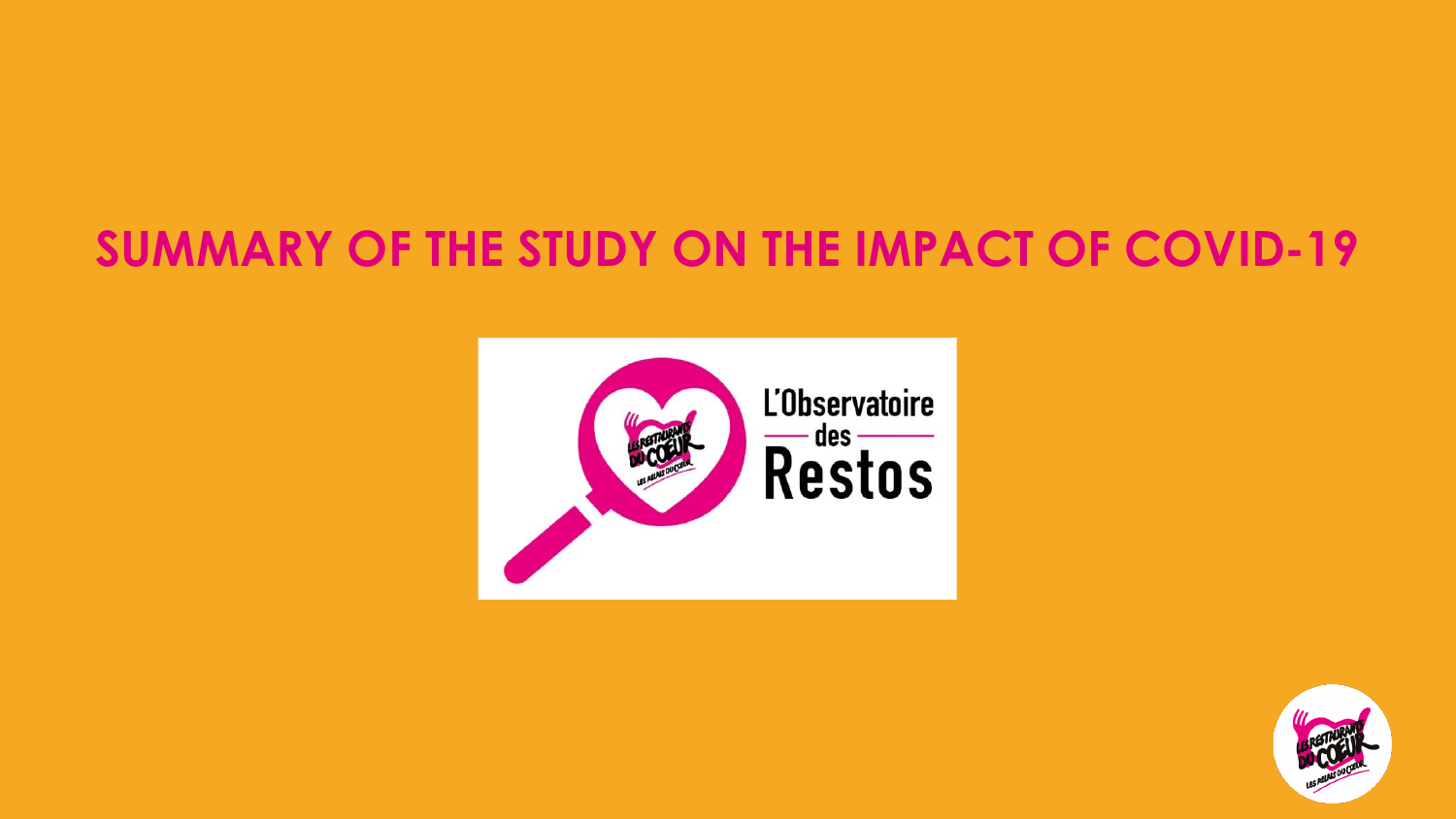- Facing the return of our field network, we decided to implement a flash study about the effects of the COVID crisis.
- $\rightarrow$  A two-phase study

#### **1) A qualitative phase -** July to October

Work on a sample in order to understand the effects of the crisis on the people welcomed by the Restos du Cœur. We did :

- 15 interviews with volunteers (responsable of centres)
- 40 interviews with people welcomed by a local point of Restos du Cœur
- 4 observations in 4 local points of Restos du Cœur

#### **2) A quantitative phase -** November to January

• 1 survey to a representative sampling ( $+/-$  700 people) of people welcomed by the Restos du Cœur

The objective was to refine and complete the infomation gathered in the 1st phase. Our volunteers completed the survey together with the people welcomed by Restos du Cœur.

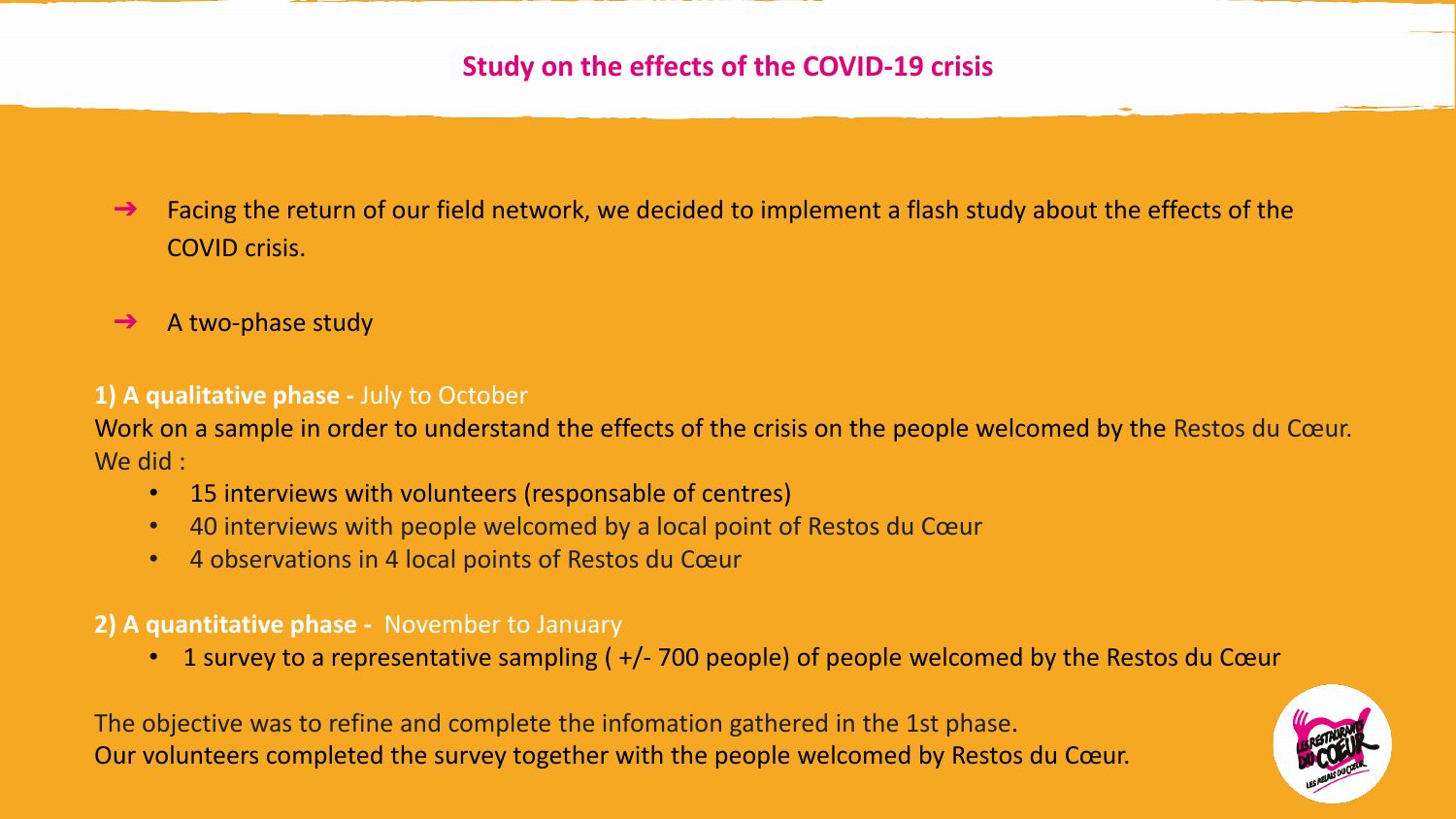### **COVID CRISIS EFFECTS**

**The Confinement** (Lockdown Mars - May) and the **collapse of the economic activity** caused :



- Fall in employment, especially for the low-skilled and short-contract workers.
- Interim work stopped,
- Small independents were not compensated by the French social protection.
- Some activities fully stopped (tourism, hotels and restaurants, event, culture…)

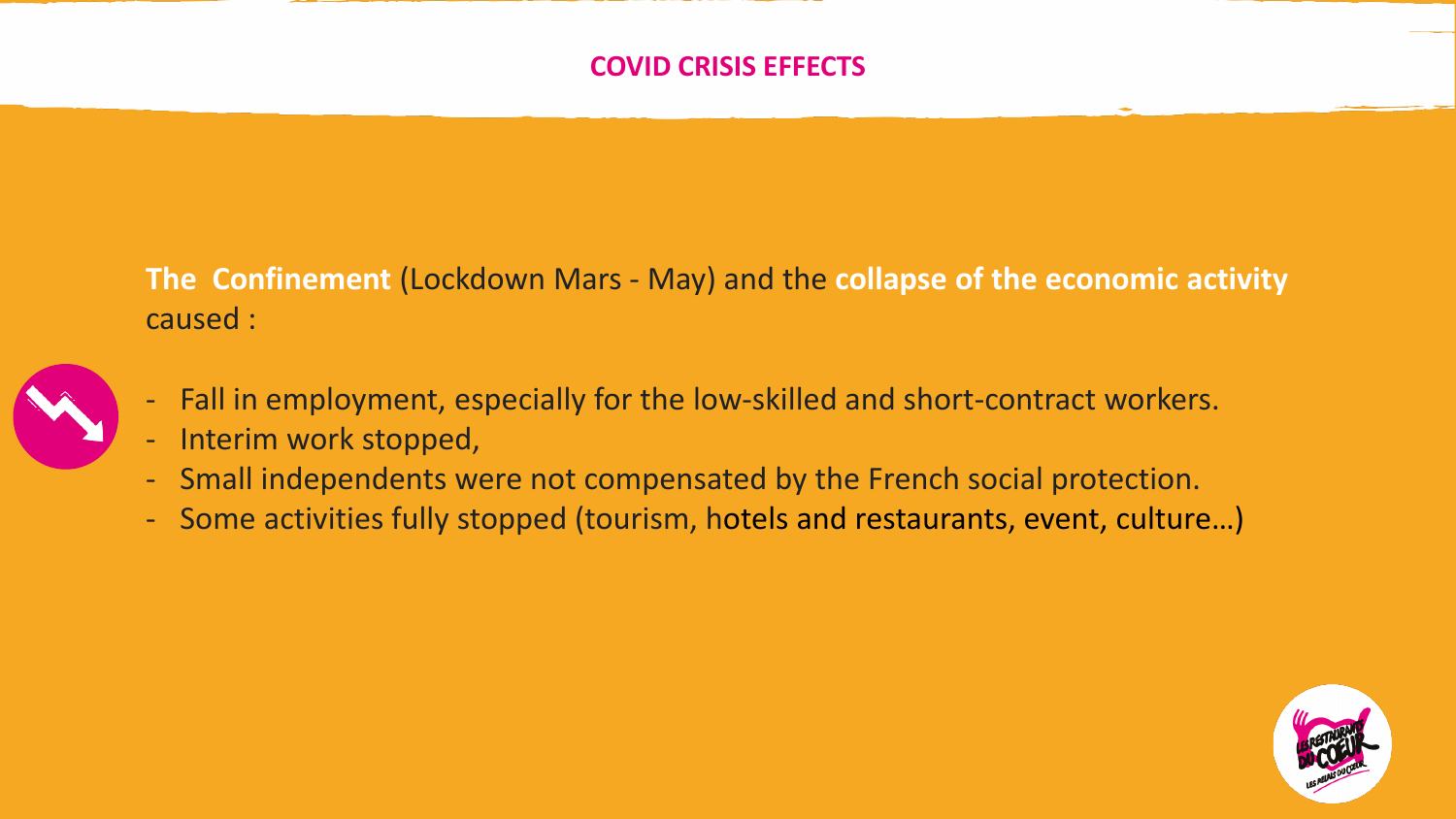## **TYPOLOGY OF THE AUDIENCE AFFECTED BY THE CRISIS**

### **The crisis affected the most vulnerable people harder:**







- ➔ People **already welcomed** by Restos du Cœur
- ➔ People **alreday weak,**  who have lost **their safety net**

➔ **New profiles** that have suddenly **fallen into precariousness**

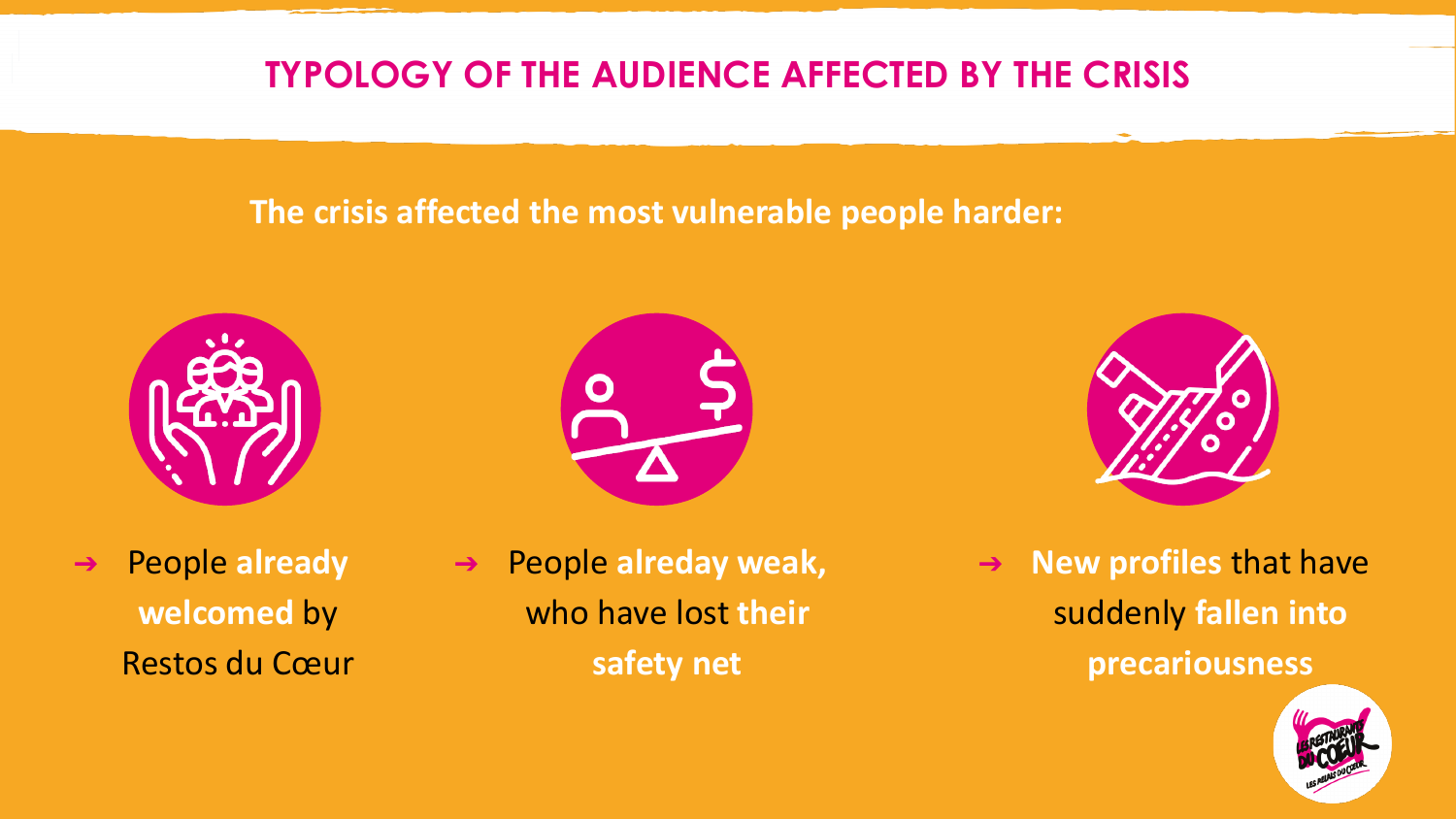### **1- Increase of the precariousness of people welcomed by the Restos du Cœur**

- People with precarious jobs before the crisis (short-term contract, temporary work, informal work, etc.)
- People having breaks in their integration path (ex: suspension of a paid training, business creation).
- The loss of an already modest income due to the shutdown of the economy.

At the same time:

- Significant increase of the cost of food (suspension of canteens, end of the strategies of 'donations against donations', etc.)
- Increase of energy costs
- Increase of the cost of IT equipment
- $\Rightarrow$  Worsening of the situation.

*«With confinement, the children had to eat three times a day. Before I was home alone. I eat a butter sandwich and it's OK. But children, they don't eat like me.» (Madalina, accompanied person, unemployed)* 

*«Before, my husband worked in the building industry but with the Covid-19 he lost his job. Now the only way to survive is to go and get food at Restos du Cœur.» (Cassandra)*

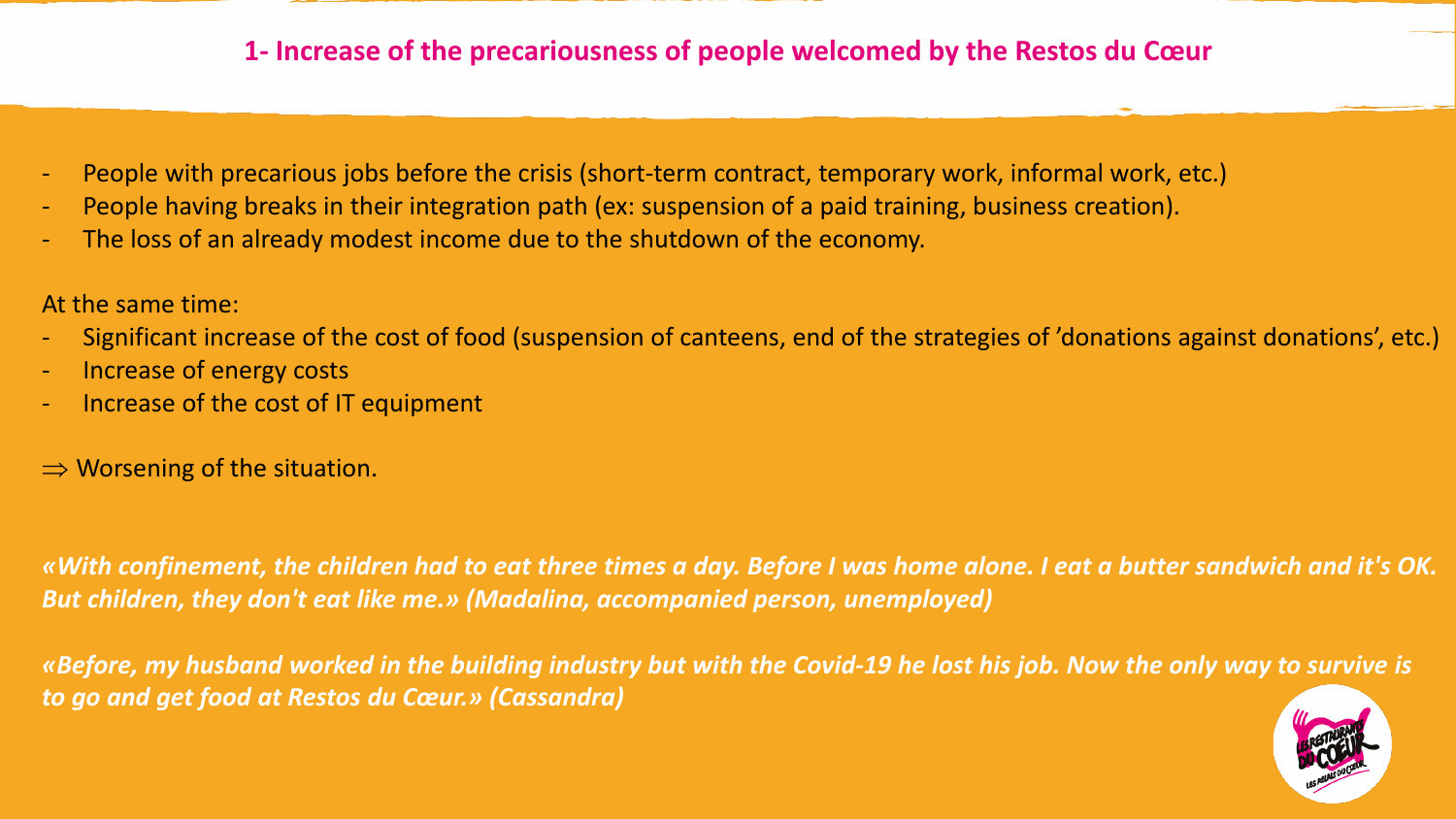The COVID crisis has **reinforced processes of precariousness** of already fragile people and has broken their last safety net.

The COVID crisis is not the cause of the deterioration of their situation. People who were already at risk of precariousness, even without confinement, would have fallen into a precarious situation.

It is the combination of the 2 situations that has plunged people into precariousness. For example: people who were in debt situations, or had changes in their personal sphere (a child, a divorce, a disability, etc.), or people unable to cope with their expenses, people on short contracts, interim, informal economy with little or no social protection.

*«I haven't worked for six months (because of the confinement and the consequences of the COVID crisis). Since March the airport has been closed, so I'm on partial unemployment work. I'm already part-time, so I don't get much, but now it's even less. Fortunately the Restos du Cœur is there, because otherwise I do not know what my children and I could do.» (Nora, 44, partially unemployed)*

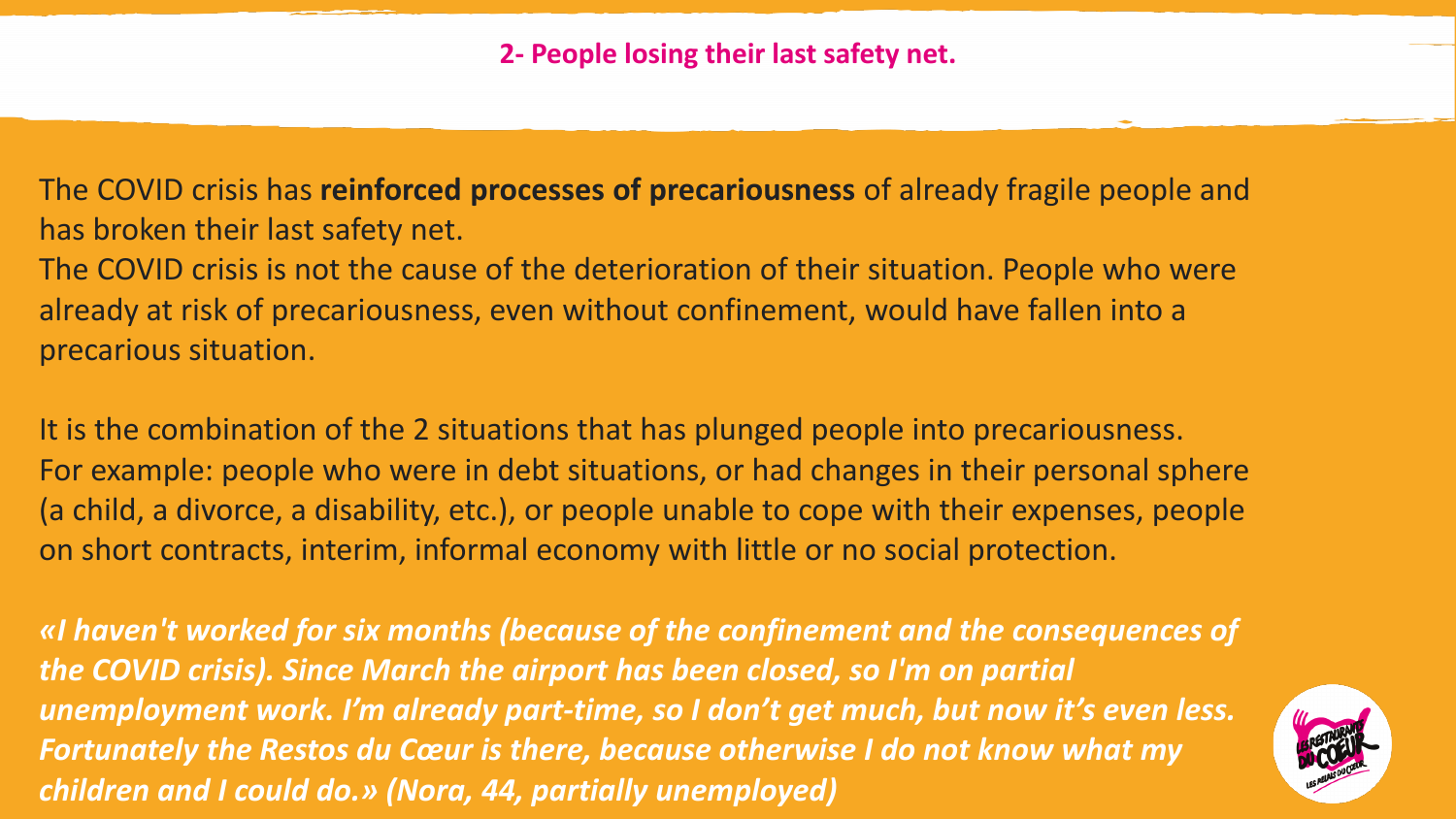### New profiles:

Because of its consequences, the COVID crisis plunges people into a precarious situation, in particular due to the total cessation of certain economic activities: tourism, catering, hotel sector, restaurants, cultural activities … or also the suspension of some administrative services, preventing people to claim their rights.

*«We are independents, we are in events' sector and we perform circus shows. Now that circus shows are suspended, we are no longer allowed to work. The town halls no longer give authorisations, the prefectures prohibit town halls from organising grouping. So all of this prevents us to work at the moment».*